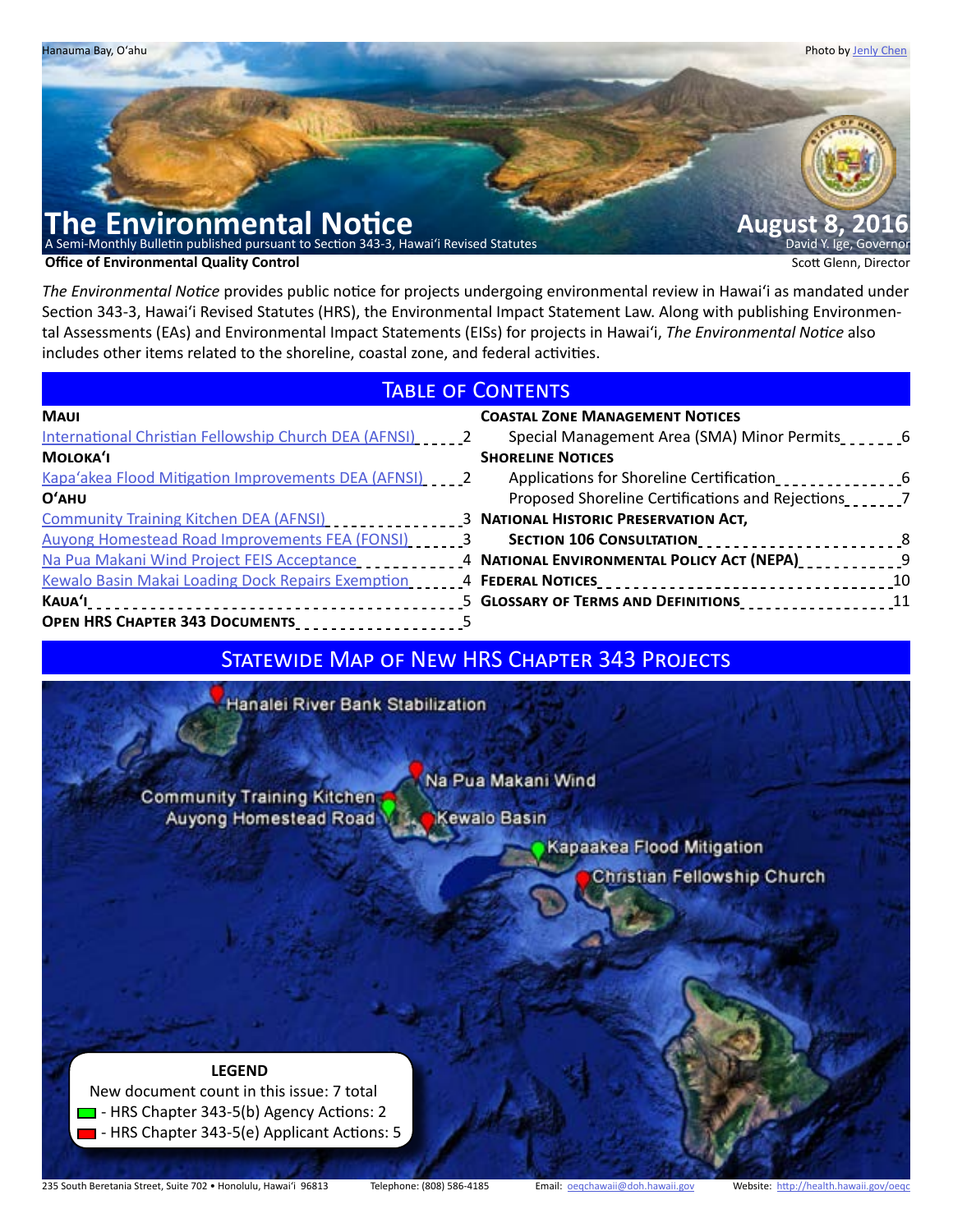## **MAUI**

## <span id="page-1-0"></span>**[International Christian Fellowship Church DEA \(AFNSI\)](http://oeqc.doh.hawaii.gov/Shared%20Documents/EA_and_EIS_Online_Library/Maui/2010s/2016-08-08-MA-5E-DEA-International-Christian-Fellowship-Church.pdf)**

| HRS §343-5<br>Trigger(s)   | National Historic Landmark District and Community Plan Amendment                                                                                                                              | Christian, Fellowship Church. |
|----------------------------|-----------------------------------------------------------------------------------------------------------------------------------------------------------------------------------------------|-------------------------------|
| District(s)                | Lahaina                                                                                                                                                                                       |                               |
| TMK(s)                     | $(2)$ 4-6-011:023                                                                                                                                                                             |                               |
| Permit(s)                  | Land Use Commission District Boundary Amendment, Community Plan Amendment,<br>Change in Zoning, Building Permit                                                                               |                               |
| <b>Approving</b><br>Agency | Maui Planning Commission c/o Maui Planning Department<br>William Spence, Director; william.spence@mauicounty.gov (808) 270-7735<br>2200 Main St., Ste. 315, Wailuku, HI 96793                 |                               |
| <b>Applicant</b>           | Benedicto Mariano, (808) 276-7167 RCabebe@chpmaui.com<br>281 Prison Street, Lahaina, HI 96761                                                                                                 |                               |
| <b>Consultant</b>          | Chris Hart & Partners, Inc.<br>R. Raymond Cabebe, (808) 242-1955 x556, rcabebe@chpmaui.com 115 N. Market Street, Wailuku, HI 96793                                                            |                               |
| <b>Status</b>              | Statutory 30-day public review and comment period starts. Comments are due by September 7, 2016. Please send com-<br>ments to the approving agency and copy the applicant and the consultant. |                               |

The applicant proposes to demolish the existing dilapidated 1,008 square foot single family residence and construct a two-story 3,024 square foot church building. The country style neighborhood church will be accessed by wooden stairs to covered porches at the front and rear of the residential scale church. The first floor will consist of the sanctuary, a kitch[enette, and men's and women's restrooms. The upper floor will consist of a one-bedroom pastor's dwelling unit. Thirteen](http://oeqc.doh.hawaii.gov/Shared%20Documents/EA_and_EIS_Online_Library/Maui/2010s/2016-08-08-MA-5E-DEA-International-Christian-Fellowship-Church.pdf)  paved parking stalls will be provided onsite along with utility improvements.

# Molokaʻi

## **Kapa[ʻakea Flood Mitigation Improvements DEA \(AFNSI\)](http://oeqc.doh.hawaii.gov/Shared%20Documents/EA_and_EIS_Online_Library/Molokai/2010s/2016-08-08-MO-5B-DEA-Kapaakea-Flood-Mitigation-Improvements.pdf)**

| HRS §343-5<br>Trigger(s)                   | Use of State Lands and State Funds                                                                                                                                                                                               |  |
|--------------------------------------------|----------------------------------------------------------------------------------------------------------------------------------------------------------------------------------------------------------------------------------|--|
| District(s)                                | Moloka'i                                                                                                                                                                                                                         |  |
| TMK(s)                                     | $(2)5 - 4 - 007:009$ (por.), $(2)5 - 4 - 007:010$ (por.), $(2)5 - 4 - 007:011$ (por.),<br>$(2)5 - 4 - 007:024$ (por.), $(2)5 - 4 - 007:025$ (por.)                                                                               |  |
| Permit(s)                                  | National Pollutant Discharge Elimination System (NPDES) Permit, as applicable; Community Noise Permit, as applicable;<br>Building and Grading Permits, as applicable; Special Flood Hazard and Development Permit, as applicable |  |
| Proposing/<br><b>Determining</b><br>Agency | State of Hawai'i, Department of Hawaiian Home Lands<br>Nancy McPherson, Nancy.M.McPherson@hawaii.gov (808)620-9519<br>91-5420 Kapolei Parkway, Kapolei, HI 96707                                                                 |  |
| <b>Consultant</b>                          | Munekiyo Hiraga<br>Gwendolyn Rivera, planning@munekiyohiraga.com (808) 244-2015<br>305 High Street, Suite 104 Wailuku, HI 96793                                                                                                  |  |
| <b>Status</b>                              | Statutory 30-day public review and comment period starts. Comments are due by September 7, 2016. Please send com-<br>ments to the Proposing/Determining agency and copy the consultant.                                          |  |

The State of Hawai'i, Department of Hawaiian Home Lands (DHHL) proposes a flood mitigation project in Kaunakakai, Moloka'i to protect five DHHL Homestead lots which are subject to flooding during periods of heavy rainfall. The proposed project involves the removal of an existing chain link fence and concrete masonry unit (CMU) wall. A new 4-foot high CMU wall is [proposed for installation as a flood barrier along the north- and west-facing boundaries of the five DHHL Homestead lots. The](http://oeqc.doh.hawaii.gov/Shared%20Documents/EA_and_EIS_Online_Library/Molokai/2010s/2016-08-08-MO-5B-DEA-Kapaakea-Flood-Mitigation-Improvements.pdf)  proposed CMU wall is approximately 700 feet in total length, including a roughly north-south portion and roughly east-west portion, and will terminate approximately 60 feet mauka of the shoreline. The project area includes a shoreline-fronting lot, and is located within the County of Maui's Special Management Area (SMA). However, as the project will be undertaken directly by DHHL on lands owned by DHHL, the County of Maui, Department of Planning determined that a SMA Permit is not required. Similarily, the Shoreline Setback Rules of the Moloka'i Planning Commission are not applicable to the project.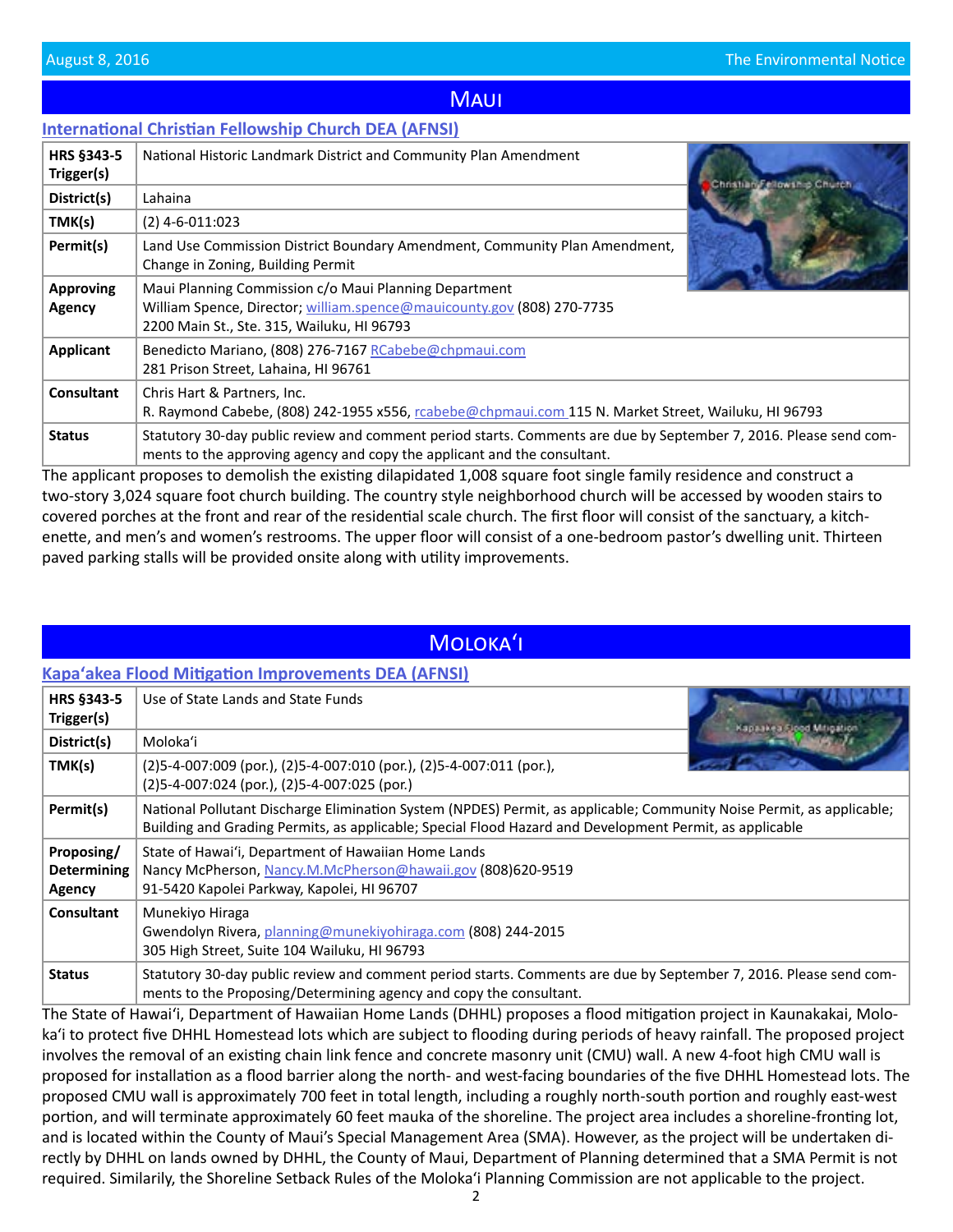# Oʻahu

# <span id="page-2-0"></span>**[Community Training Kitchen at Ohana Ola ʻO Kahumana DEA \(AFNSI\)](http://oeqc.doh.hawaii.gov/Shared%20Documents/EA_and_EIS_Online_Library/Oahu/2010s/2016-08-08-OA-5E-DEA-Community-Training-Kitchen.pdf)**

| HRS §343-5                 | Use of County lands                                                                                                                                                                                                                                     |                            |
|----------------------------|---------------------------------------------------------------------------------------------------------------------------------------------------------------------------------------------------------------------------------------------------------|----------------------------|
| Trigger(s)                 |                                                                                                                                                                                                                                                         |                            |
| District(s)                | Wai'anae                                                                                                                                                                                                                                                |                            |
| TMK(s)                     | $(1)$ 8-6-006:001                                                                                                                                                                                                                                       | Community Training Kitchen |
| Permit(s)                  | Various (see document)                                                                                                                                                                                                                                  |                            |
| <b>Approving</b><br>Agency | City and County of Honolulu, Department of Community Services,<br><b>Community Based Development Division</b><br>Stephen Karel, Phone: (808) 768-7753, Fax: (808) 768-7792, skarel@honolulu.gov<br>715 South King Street, Suite 311, Honolulu, HI 96813 |                            |
| Applicant                  | Alternative Structures International (dba Kahumana)<br>Tom McDonald, Executive Director, (808) 696-2655, kahumana.tom@gmail.com<br>86-660 Lualualei Homestead Road, Wai'anae, HI 96792                                                                  |                            |
| Consultant                 | PBR HAWAII & Associates, Inc.<br>Catie Cullison, AICP, Senior Associate, Phone: (808) 521-5631, Fax: (808) 523-1402, ccullison@pbrhawaii.com<br>1001 Bishop Street, Suite 650, Honolulu, HI 96813                                                       |                            |
| <b>Status</b>              | Statutory 30-day public review and comment period starts. Comments are due by September 7, 2016. Please send com-<br>ments to the approving agency and copy the applicant and the consultant.                                                           |                            |

The proposed action is construction of a Kitchen facility that will serve an existing job training program at the Ohana Ola 'O [Kahumana transitional housing community. The Kitchen and associated development will occupy approximately one acre and](http://oeqc.doh.hawaii.gov/Shared%20Documents/EA_and_EIS_Online_Library/Oahu/2010s/2016-08-08-OA-5E-DEA-Community-Training-Kitchen.pdf)  will include a 2,800-to-3,000 sq. ft. building, an individual wastewater system, a parking/loading area for about twelve vehicles, and an entrance off Kuwale Road. The proposed project will utilize previously disturbed vacant land and is not expected to substantially degrade environmental quality. All construction activities will comply with applicable regulations and appropriate mitigation measures will be implemented as necessary.

During the school year, the kitchen prepares approximately 1,100 healthy keiki meals per weekday from the Kitchen at Ulu Ke Kukui, a Department of Hawaiian Home Lands property located in Mā'ili. The lease for the Kitchen expires in 2018. The project objective is to: maintain and grow the part-time, temporary trainee positions that prepare the lunches. The primary source for filling these trainee positions are adults at Ohana Ola. Secondary objectives include: Uninterrupted continuation of a school lunch program, which feeds 1,100 underprivileged children every day; expand the school lunch program to respond to increasing demand; and utilize produce grown at Kahumana Farms to strengthen stewardship of the 'āina.

### **[Auyong Homestead Road Improvements FEA \(FONSI\)](http://oeqc.doh.hawaii.gov/Shared%20Documents/EA_and_EIS_Online_Library/Oahu/2010s/2016-08-08-OA-5B-FEA-Auyong-Homestead-Road-Improvements.pdf)**

| HRS §343-5<br>Trigger(s)                   | Use of county lands and funds                                                                                                                                                                                                               |  |
|--------------------------------------------|---------------------------------------------------------------------------------------------------------------------------------------------------------------------------------------------------------------------------------------------|--|
| District(s)                                | Wai'anae                                                                                                                                                                                                                                    |  |
| TMK(s)                                     | $(1)$ 8-7-026                                                                                                                                                                                                                               |  |
| Permit(s)                                  | Community Noise Permit, National Pollutant Discharge Elimination System Permits,<br>Permit to Transport Oversize/Overweight Equipment/ Loads on State Highways,<br>Construction Dewatering Permit, Permit to Excavate, Street Usage Permit. |  |
| Proposing/<br><b>Determining</b><br>Agency | Department of Design and Construction<br>Edward Visaya, evisaya@honolulu.gov (808) 768-8807<br>650 South King Street, Honolulu, HI 96813                                                                                                    |  |
| Consultant                                 | Gray, Hong, Nojima & Associates, Inc.<br>Sheryl Nojima, snojima@grayhongnojima.com (808) 521-0306<br>201 Merchant Street, Ste 1900, Honolulu, HI 96813                                                                                      |  |
| <b>Status</b>                              | Finding of No Significant Impact (FONSI) determination. Comments are not taken on this action.                                                                                                                                              |  |

The City and County of Honolulu is proposing drainage improvements and roadway pavement resurfacing to Auyong Homestead Road in Nānākuli. The drainage improvements are intended to relieve standing water on the road after rainfall events through a controlled release of the discharge into the Ulehawa U-3 Channel. The roadway pavement resurfacing will consist [of resurfacing a portion of the existing asphaltic concrete roadway to provide an improved smooth surface for vehicular users](http://oeqc.doh.hawaii.gov/Shared%20Documents/EA_and_EIS_Online_Library/Oahu/2010s/2016-08-08-OA-5B-FEA-Auyong-Homestead-Road-Improvements.pdf)  of Auyong Homestead Road and the surrounding neighborhood.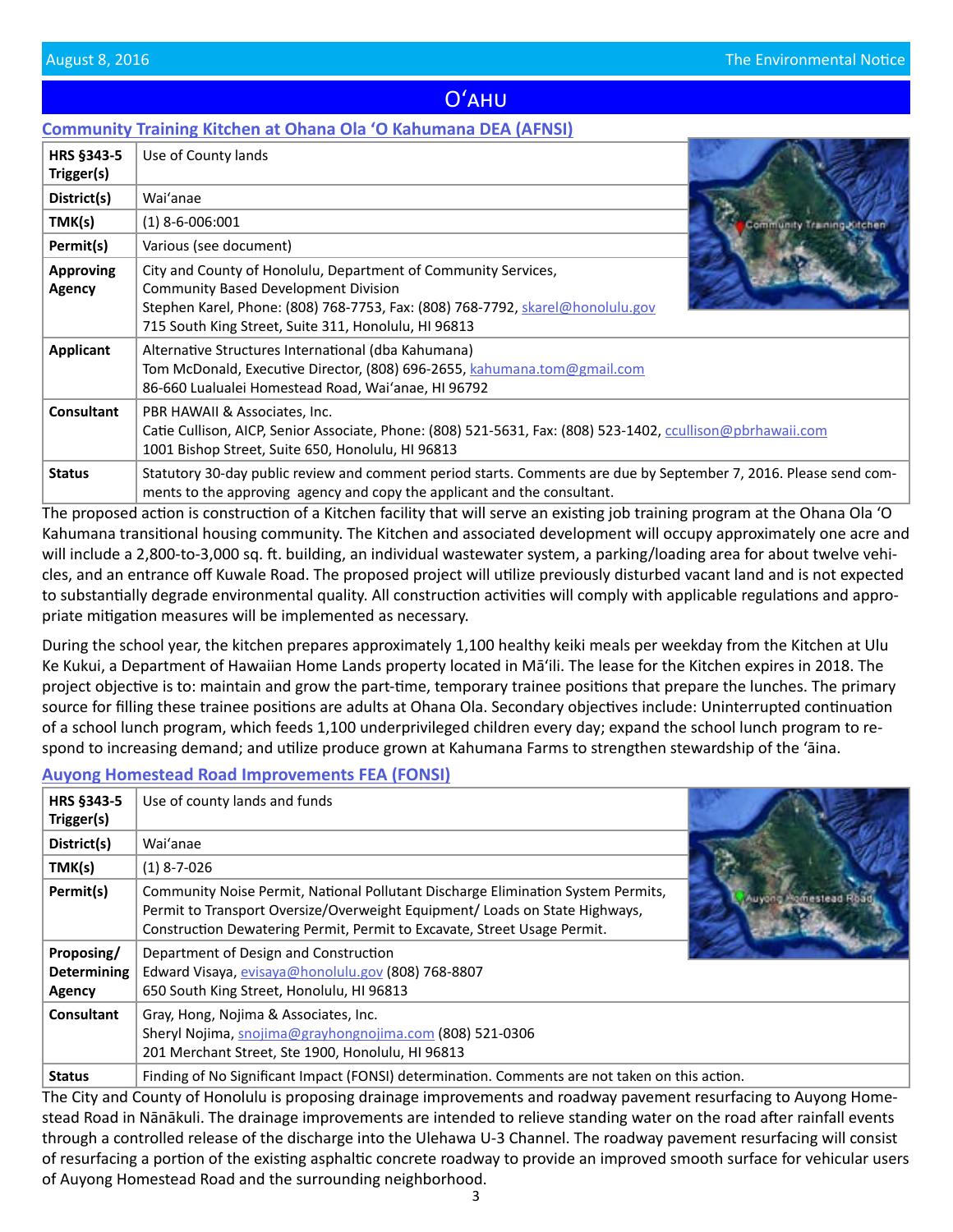### <span id="page-3-0"></span>**[Na Pua Makani Wind Project FEIS Acceptance Determination](http://oeqc.doh.hawaii.gov/Shared%20Documents/EA_and_EIS_Online_Library/Oahu/2010s/2016-08-08-OA-5E-Acceptance-Na-Pua-Makani-Wind-Project.pdf)**

| <b>HRS §343-5</b><br>Trigger(s) | Use of State lands (use of Department of Land & Natural Resources' lands and use of<br>State of Hawaii Department of Transportation's right of way)                                                              |  |
|---------------------------------|------------------------------------------------------------------------------------------------------------------------------------------------------------------------------------------------------------------|--|
| District(s)                     | Ko'olauloa                                                                                                                                                                                                       |  |
| TMK(s)                          | $(1)5-6-005:018$ (portion); $(1)5-6-006:018$ , 47, 51, 55; and $(1)5-6-008:006$ (portion)                                                                                                                        |  |
| Permit(s)                       | Various (see document)                                                                                                                                                                                           |  |
| <b>Approving</b><br>Agency      | Board of Land and Natural Resources<br>Suzanne Case, Chairperson, Department of Land and Natural Resources,<br>dlnr@hawaii.gov, (808) 587-0400<br>Kalanimoku Building, 1151 Punchbowl Street, Honolulu, HI 96813 |  |
| <b>Applicant</b>                | Champlin Oahu Wind Holdings, LLC<br>Mike Cutbirth, mcutbirth@champlinwind.com (805) 568-0300<br>2020 Alameda Padre Serra, Suite 105, Santa Barbara, CA 93103                                                     |  |
| <b>Consultant</b>               | Tetra Tech, Inc.<br>Brita Woeck, Brita.woeck@tetratech.com (808) 441-6600<br>737 Bishop St., Suite 2340, Mauka Tower, Honolulu, HI 96813                                                                         |  |
| <b>Status</b>                   | The Board of Land and Natural Resources accepted the Final EIS at their public meeting on July 22, 2016. Comments are<br>not taken on this action.                                                               |  |

Na Pua Makani Power Partners, LLC (NPMPP), a wholly owned subsidiary of Champlin Oahu Wind Holdings, LLC, proposes to construct and operate the Na Pua Makani Wind Project near the town of Kahuku on the island of O'ahu, Hawai'i. The project would consist of up to 9 wind turbine generators, with a nameplate generating capacity of up to approximately 25 megawatts. The turbine array could include a combination of models from a single manufacturer ranging in generating capacity [and dimensions, based on site-specific conditions and setback requirements. Supporting infrastructure for the proposed Proj](http://oeqc.doh.hawaii.gov/Shared%20Documents/EA_and_EIS_Online_Library/Oahu/2010s/2016-08-08-OA-5E-Acceptance-Na-Pua-Makani-Wind-Project.pdf)ect would include access roads, wind turbine assembly lay down areas, overhead and underground transmission and collector lines, an on-site substation and an operations & maintenance building and associated storage yard and parking area. The purpose of the proposed project is to provide clean, renewable wind energy for the island of O'ahu. The energy delivered by the proposed project would help HECO meet its Renewable Portfolio Standard (RPS), established in HRS § 269-92 and the state of Hawai'i goal of increasing energy independence through the development of additional sources of renewable energy.

# **[Kewalo Basin Makai Loading Dock Repairs Exemption Declaration](http://oeqc.doh.hawaii.gov/Shared%20Documents/EA_and_EIS_Online_Library/OTHER%20CHAPTER%20343%20NOTICES/2016-08-08-OA-5E-EX-Kewalo-Basin-Makai-Loading-Dock.pdf)**

In August 2014, the Hawaiʻi Community Development Authority (HCDA) awarded the lease for Kewalo Basin Harbor to Kewalo Harbor, LLC, a wholly-owned subsidiary of the Howard [Hughes Corporation. As a requirement of its lease agreement, Kewalo Harbor, LLC proposes](http://oeqc.doh.hawaii.gov/Shared%20Documents/EA_and_EIS_Online_Library/OTHER%20CHAPTER%20343%20NOTICES/2016-08-08-OA-5E-EX-Kewalo-Basin-Makai-Loading-Dock.pdf)  to replace and repair the deck at the loading dock along the Makai Wharf, Kewalo Basin, Honolulu, Hawaiʻi.



The HCDA has determined that the proposed action qualifies for an exemption under Chapter 343, Hawai'i Revised Statutes. For further questions, please contact Mr. Deepak Neupane, P.E., AIA, Director of Planning and Development, at (808) 594-0338.

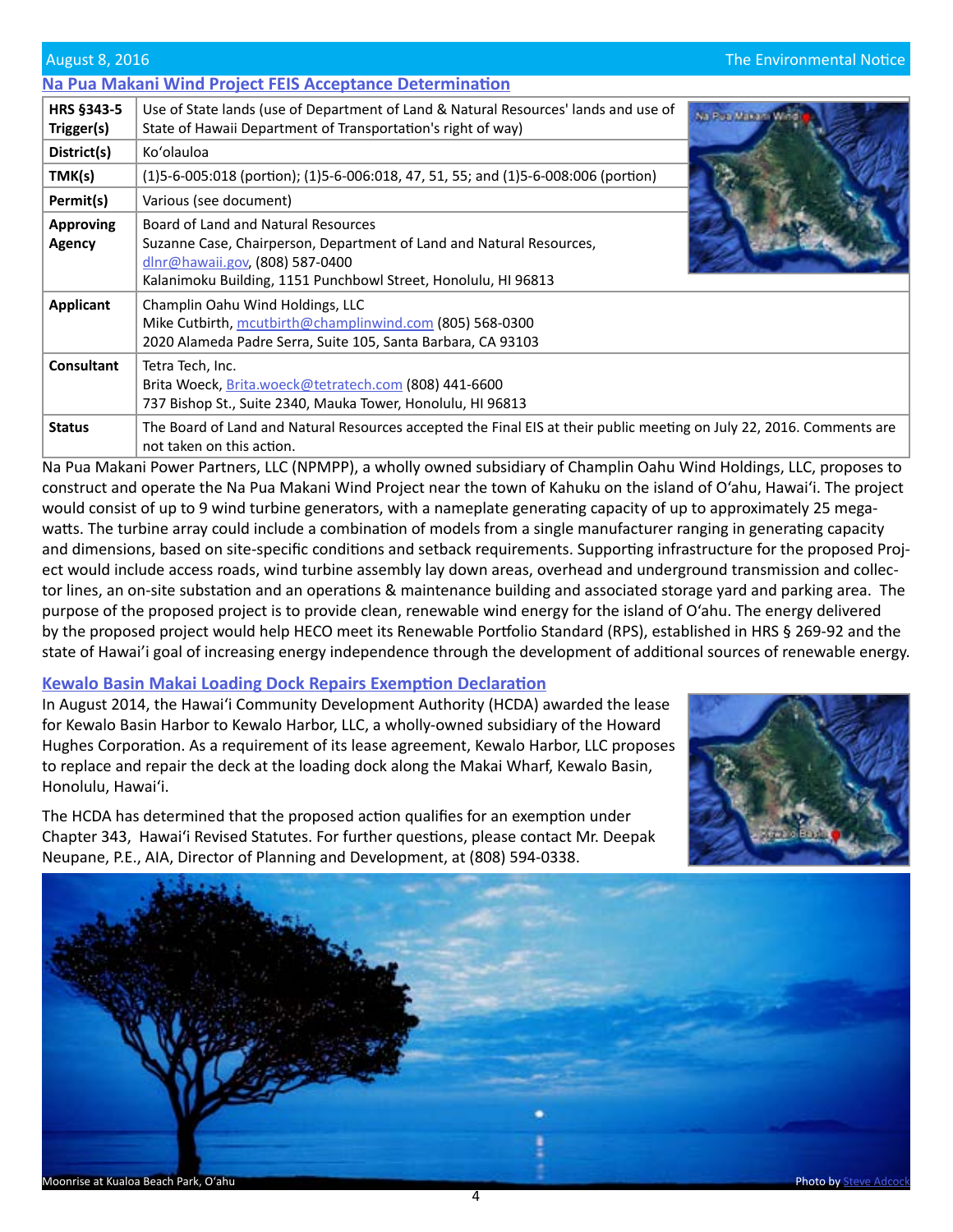<span id="page-4-0"></span>

|                                 | <b>Hanalei Traders Bioengineered River Bank Stabilization DEA (AFNSI)</b>                                                                                                                |                                  |
|---------------------------------|------------------------------------------------------------------------------------------------------------------------------------------------------------------------------------------|----------------------------------|
| <b>HRS §343-5</b><br>Trigger(s) | Propose the use of state or county lands                                                                                                                                                 | Hanalei River Bank/Stabilization |
| District(s)                     | Hanalei                                                                                                                                                                                  |                                  |
| TMK(s)                          | (4) 5-5-010:067                                                                                                                                                                          |                                  |
| Permit(s)                       | CWA Section 401 Water Quality Certification, Dept. of the Army Permit, CZM, SMA,<br><b>SCAP</b>                                                                                          |                                  |
| <b>Approving</b><br>Agency      | Hawai'i Department of Land and Natural Resources, Land Division, Kaua'i District<br>Marvin Mikasa, marvin.t.mikasa@hawaii.gov (808) 274-3491<br>3060 Eiwa St., Room 208, Lihue, HI 96766 |                                  |
| Applicant                       | Hanalei Traders<br>Roger Ross, hanaleidolphin1@yahoo.com (808) 326-2561<br>5-5016 Kuhio Highway, Hanalei, HI 96714                                                                       |                                  |
| <b>Consultant</b>               | Sustainable Resources Group Intn'l, Inc.<br>Andrew Hood, comments@srgii.com (808) 356-0552<br>111 Hekili Street, Suite A373, Kailua, HI 96734                                            |                                  |
| <b>Status</b>                   | Statutory 30-day public review and comment period starts. Comments are due by September 7, 2016. Please send com-                                                                        |                                  |

Kauaʻi

ments to the approving agency and copy the applicant and the consultant. [Mr. Roger Ross owns the Hanalei Traders property located on the west bank of the Hanalei River at river mile one in Hanalei,](http://oeqc.doh.hawaii.gov/Shared%20Documents/EA_and_EIS_Online_Library/Kauai/2010s/2016-08-08-KA-5E-DEA-Hanalei-River-Bank-Stabilization.pdf)  Kaua'i (Tax Parcel ID (4) 5-5-010:067). The 2.3 acre property hosts the Dolphin Restaurant, a fish market, gift shop, and five river front cottages. In total, 720 feet of the lot fronts the river. Along 450 feet of the river frontage the bank is eroding at an accelerated rate due in part to offsite impacts to the river system. The accelerated erosion has shifted the top of the river bank horizontally approximately 28 feet inland over the past 25 years. River bank erosion threatens structures on the property and is a chronic source of sediment into the river. In order to address erosion problems and to protect private property and existing infrastructure, the project proposes to stabilize the eroding areas by installing a bioengineered design. The project will install a 450 foot long bioengineered wall (biowall) along the eroding river bank comprised of boulders, geogrid fabric, geotextile bags, and native vegetation plantings.



Open HRS Chapter 343 Documents

**Status:** Public review and comment period for these projects began previously. Comments are due August 22, 2016. Please send comments to the relevant agency and copy the relevant applicant and/or consultant.

5 **[Hawaiʻi Belt Road Rockfall Protection Phase 1, Laupāhoehoe Gulch DEA \(AFNSI\)](http://oeqc.doh.hawaii.gov/Shared%20Documents/EA_and_EIS_Online_Library/Hawaii/2010s/2016-07-23-HA-5B-DEA-Belt-Road-Rockfall-Protection.pdf) [Adolescent Treatment and Healing Center DEA \(AFNSI\)](http://oeqc.doh.hawaii.gov/Shared%20Documents/EA_and_EIS_Online_Library/Kauai/2010s/2016-07-23-KA-5B-DEA-Adolescent-Treatment-Center.pdf) [Kapaʻa Stream Bridge and Māilihuna Intersection Improvements DEA \(AFNSI\)](http://oeqc.doh.hawaii.gov/Shared%20Documents/EA_and_EIS_Online_Library/Kauai/2010s/2016-07-23-KA-5B-DEA-Kapaa-Stream-Bridge-and-Mailihuna-Intersection.pdf) [Polarized Light from Atmospheres of Nearby Extra-Terrestrial Systems \(PLANETS\) Telescope Facility DEA \(AFNSI\)](http://oeqc.doh.hawaii.gov/Shared%20Documents/EA_and_EIS_Online_Library/Maui/2010s/2016-07-23-MA-5B-DEA-PLANETS-Telescope-Facility.pdf)**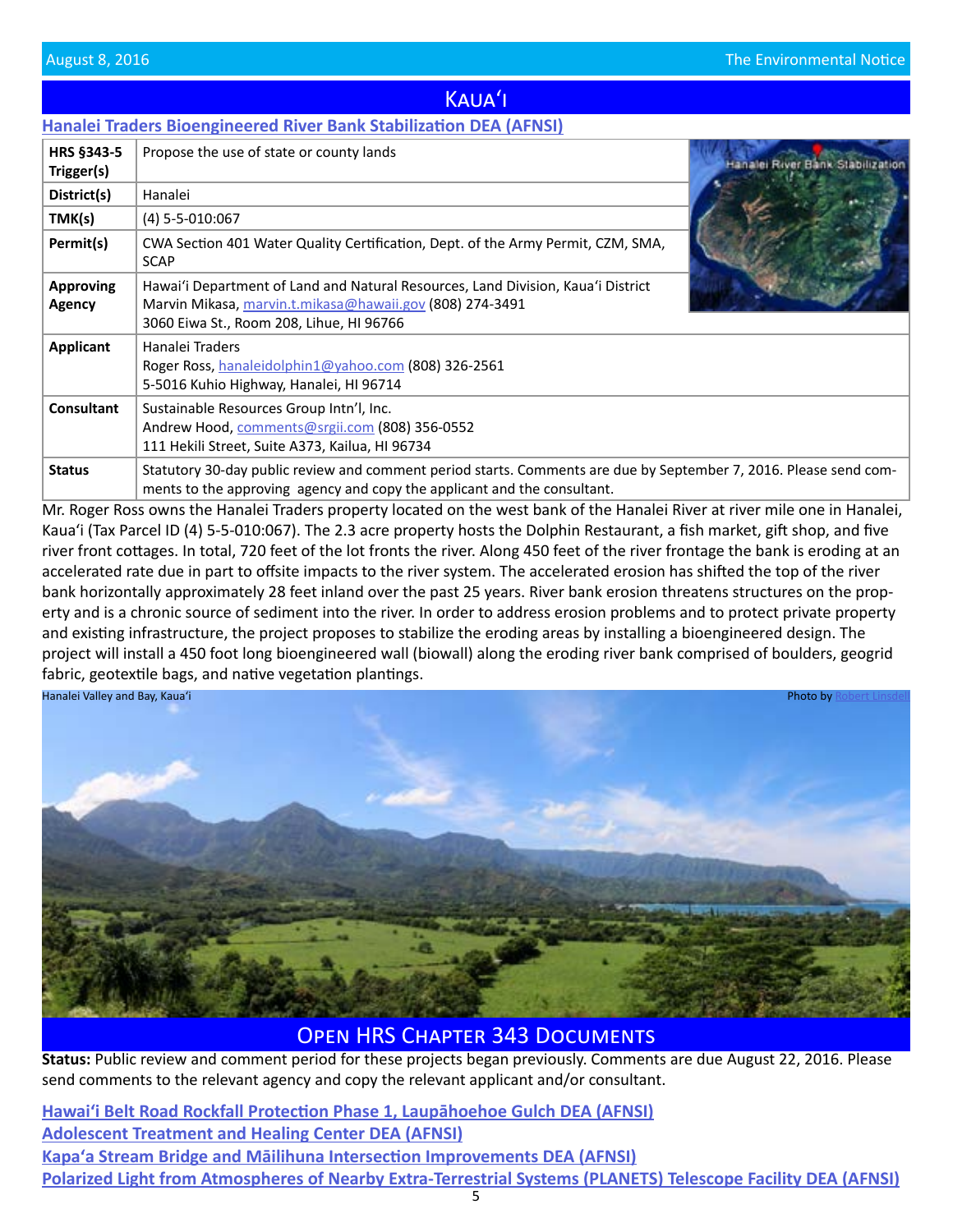# Coastal Zone Management Notices

# Special Management Area (SMA) Minor Permits

<span id="page-5-0"></span>The SMA Minor permits below have been approved (HRS 205A-30). For more information, contact the relevant county/State planning agency. Honolulu (768-8014); Hawaiʻi (East 961-8288, West 323-4770); Kauaʻi (241-4050); Maui (270-7735); Kakaʻako or Kalaeloa Community Development District (587-2841).

| Location (TMK)                          | <b>Description (File No.)</b>                                                                   | <b>Applicant/Agent</b>                                   |
|-----------------------------------------|-------------------------------------------------------------------------------------------------|----------------------------------------------------------|
| Hawai'i: North Hilo (3-5-008: 027)      | Removal of a 70-foot Tall Mango Tree (SMM 16-354)                                               | Banyan Bluff LLC                                         |
| Hawai'i: South Kohala (6-9-002:<br>009) | Amend SMM-13-289 for a Time Extension (SMM 13-289)                                              | Hawai'i Conference Foundation<br>United Church of Christ |
| Hawai'i: North Kona (7-6-014: 022)      | Amend SMM-09-104 to Allow for Modifications and Addi-<br>tions to the Antenna Site (SMM 09-104) | Verizon Wireless                                         |
| Maui: Waiehu (3-2-013: 006)             | ADA Cart Shelter (SM2 20160077)                                                                 | GYA Architects, Inc.                                     |
| Maui: Kīhei (3-9-001: 001)              | Water Irrigation System (SM2 20160078)                                                          | County of Maui Department of<br>Parks and Recreation     |
| Maui: Kīhei (2-1-005: 135)              | Replacing Existing Gate (SM2 20160079)                                                          | Frampton & Ward                                          |
| Maui: Kīhei (3-9-001: 110)              | Converting Existing Irrigation System (SM2 20160080)                                            | Leinaala Condo                                           |
| Maui: Ma'alaea (3-8-014: 024)           | Install New Antennas (SM2 20160081)                                                             | <b>Verizon Wireless</b>                                  |

# **SHORELINE NOTICES**

# Applications for Shoreline Certification

The shoreline certification applications below are available for review at the Department of Land and Natural Resources Offices on Kauaʻi, Hawaiʻi, Maui, and Honolulu, 1151 Punchbowl Street, Room 220 (HRS 205A-42 and HAR 13-222-12). All comments shall be submitted in writing to the State Land Surveyor, 1151 Punchbowl Street, Room 210, Honolulu, HI 96813 and postmarked no later than 15 calendar days from the date of the public notice of the application. For more information, call Ian Hirokawa at (808) 587-0420.

| File No. | Date    | Location                                                                                                                                                                                                                    | <b>Applicant/Owner</b>                                           | <b>TMK</b>                    |
|----------|---------|-----------------------------------------------------------------------------------------------------------------------------------------------------------------------------------------------------------------------------|------------------------------------------------------------------|-------------------------------|
| OA-1713  | 7/18/16 | Portion of Lot 4019-A-2 (Map 732) of Land Court Application 1069 situated at<br>Honouliuli, 'Ewa, O'ahu<br>Address: 92-1101 Ali'inui Drive<br>Purpose: Permitting                                                           | R.M. Towill Cor-<br>poration/James<br>Campbell Compa-<br>ny, LLC | $(1)$ 9-1-<br>057:por.<br>029 |
| OA-1714  | 7/19/16 | Lot 12, Land Court Application 609 situated at Mokule ia, Wai'alua, O'ahu<br>Address: 68-549 Crozier Drive<br>Purpose: Building permit                                                                                      | Walter P. Thomp-<br>son, Inc./ Freder-<br>ick & Bonnie Fong      | $(1) 6 - 8 -$<br>004:014      |
| OA-1715  | 7/22/16 | Lot 2 of "Mokule ia Beach Tract" being a portion of Grant 242 to Kaiaikawaha as<br>shown on Map 1 of Land Court Appl 609 situate at Mokulē'ia, Wai'alua, O'ahu<br>Address: 68-617 Crozier Drive<br>Purpose: Building permit | Ace Land Survey-<br>ing LLC/ Irmgard<br>Degener                  | $(1) 6 - 8 -$<br>004:005      |

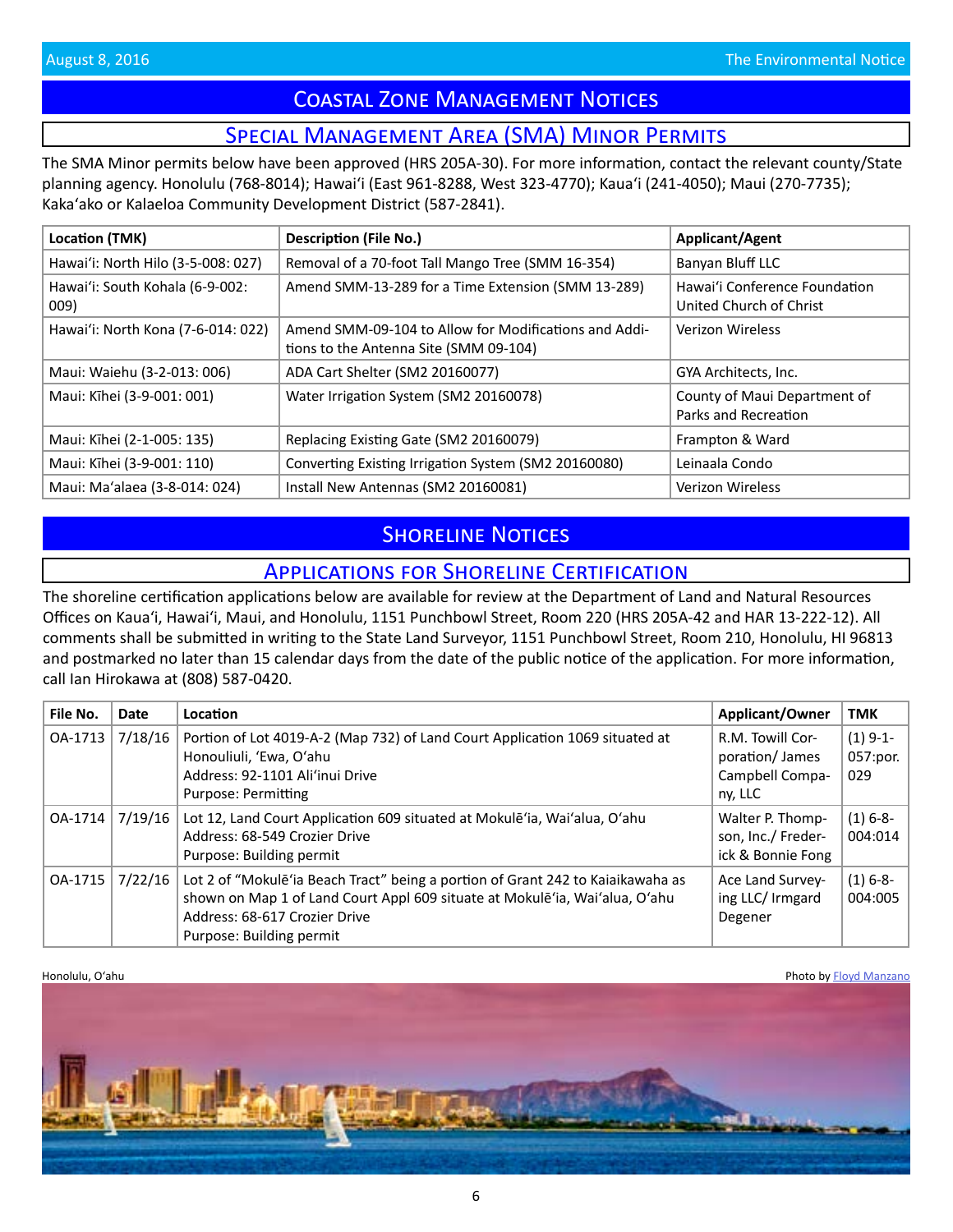# Proposed Shoreline Certifications and Rejections

<span id="page-6-0"></span>The shoreline notices below have been proposed for certification or rejection by the Department of Land and Natural Resources (HRS 205A-42 and HAR 13-222-26). Any person or agency who wants to appeal shall file a notice of appeal in writing with DLNR no later than 20 calendar days from the date of this public notice. Send the appeal to the Board of Land and Natural Resources, 1151 Punchbowl Street, Room 220, Honolulu, Hawai'i 96813.

| File No.      | Proposed/<br>Rejected                       | Location                                                                                                                                                                                                                                                  | Applicant/Owner                                                                | <b>TMK</b>                                       |
|---------------|---------------------------------------------|-----------------------------------------------------------------------------------------------------------------------------------------------------------------------------------------------------------------------------------------------------------|--------------------------------------------------------------------------------|--------------------------------------------------|
| OA-1708       | Proposed<br>Shoreline<br>Certifica-<br>tion | Dwelling Area 13 'Ewa Oceanside Condominium Project Lot 785 Land<br>Court Application 242 situate at Pu'uloa Beach, 'Ewa, O'ahu<br>Address: 91-69 Fort Weaver Road, Unit 13<br>Purpose: Building permit                                                   | Walter P. Thompson/Ken<br>& Terri Silva                                        | $(1)$ 9-1-<br>005:011<br>por.                    |
| MA-632        | Proposed<br>Shoreline<br>Certifica-<br>tion | Portions of Front Street between Baker Street and Dickenson Street<br>situate at Lahaina, Maui<br>Address: Front Street<br>Purpose: Seawall Repair                                                                                                        | Control Point Surveying,<br>Inc./ County of Maui                               | $(2)$ 4-5-<br>002:road<br>& (2) 4-6-<br>009:road |
| MA-645        | Proposed<br>Shoreline<br>Certifica-<br>tion | A Portion of Royal Patent 5666, Land Commission Award 4760, Apana<br>2 to Lelehu (Tax Map Key: (2) 4-5-005:010) situate at Moali'i, Lahaina,<br>Maui<br>Address: 1285 Front Street<br>Purpose: Determine shoreline setback                                | R. T. Tanaka Engineers,<br>Inc./ Cannery Commercial,<br>LLC                    | $(2)$ 4-5-<br>005:010                            |
| MA-646        | Proposed<br>Shoreline<br>Certifica-<br>tion | A Portion of Lot 463-A Land Court Application 1804 (Map 72) situate at<br>Honua'ula, Makawao, Maui<br>Address: 3850 Wailea Alanui Drive<br>Purpose: Determine shoreline setback                                                                           | R. T. Tanaka Engineers,<br>Inc./ Tom Donovan                                   | $(2)$ 2-1-<br>008:109<br>por.                    |
| MA-647        | Proposed<br>Shoreline<br>Certifica-<br>tion | Lot 32 of the Kuau Sunset Beach Lots (File Plan 302) situate at<br>Honua'ula, Makawao, Maui<br>Address: 81 Aleiki Place<br>Purpose: Sale of subject parcel                                                                                                | Akamai Land Surveying,<br>Inc./ R & J Vivian Trust c/o<br>Robin & Judie Vivian | $(2)$ 2-6-<br>011:014                            |
| HA-533        | Proposed<br>Shoreline<br>Certifica-<br>tion | Lot 2 of Lanihau Point Subdivision (File Plan 2071) being a portion of<br>R.P. 7456, L.C. Aw. 8559-B, Ap. 11 to William C. Lunalilo situate at Lani-<br>hau Nui, North Kona, Hawai'i<br>Address: 75-5436 Kona Bay Drive<br>Purpose: Obtain County permits | Wes Thomas Associates/<br><b>DJL Properties LLC</b>                            | $(3) 7-5-$<br>005:094                            |
| HA-534        | Proposed<br>Shoreline<br>Certifica-<br>tion | Lot 3 of Lanihau Point Subdivision (File Plan 2071) being a portion of<br>R.P. 7456, L.C. Aw. 8559-B, Ap. 11 to William C. Lunalilo situate at Lani-<br>hau Nui, North Kona, Hawai'i<br>Address: 75-5434 Kona Bay Drive<br>Purpose: Obtain County permits | Wes Thomas Associates/<br>The Meneghetti Revoca-<br>ble Trust                  | $(3) 7-5-$<br>005:095                            |
| <b>HA-535</b> | Proposed<br>Shoreline<br>Certifica-<br>tion | Lot 4 of Puako Beach Lots Being Portions of Grant 9968 to Tomo Goto<br>Otsuka and Grant S-15,003 to Ichiro Goto and Yukie Goto situate at<br>Lalamilo, South Kohala, Hawai'i<br>Address: 69-1814 Puakō Beach Drive<br>Purpose: County permits             | Wes Thomas Associates/<br>Bennett Dorrance Jr.                                 | $(3) 6-9-$<br>005:042                            |
| KA-413        | Proposed<br>Shoreline<br>Certifica-<br>tion | Lot 1 of Spouting Horn Tract (Por.) Royal Patent 6714 L. C. Aw. 7714-B,<br>Ap. 2 to Mose Kekuaiwa no M. Kekuanaoa situate at Kōloa, Kaua'i<br>Address: 4546 Lawai Road<br>Purpose: Building permit                                                        | Roger M. Caires/ Graham<br>H. MacMillan                                        | $(4)$ 2-6-<br>003:006                            |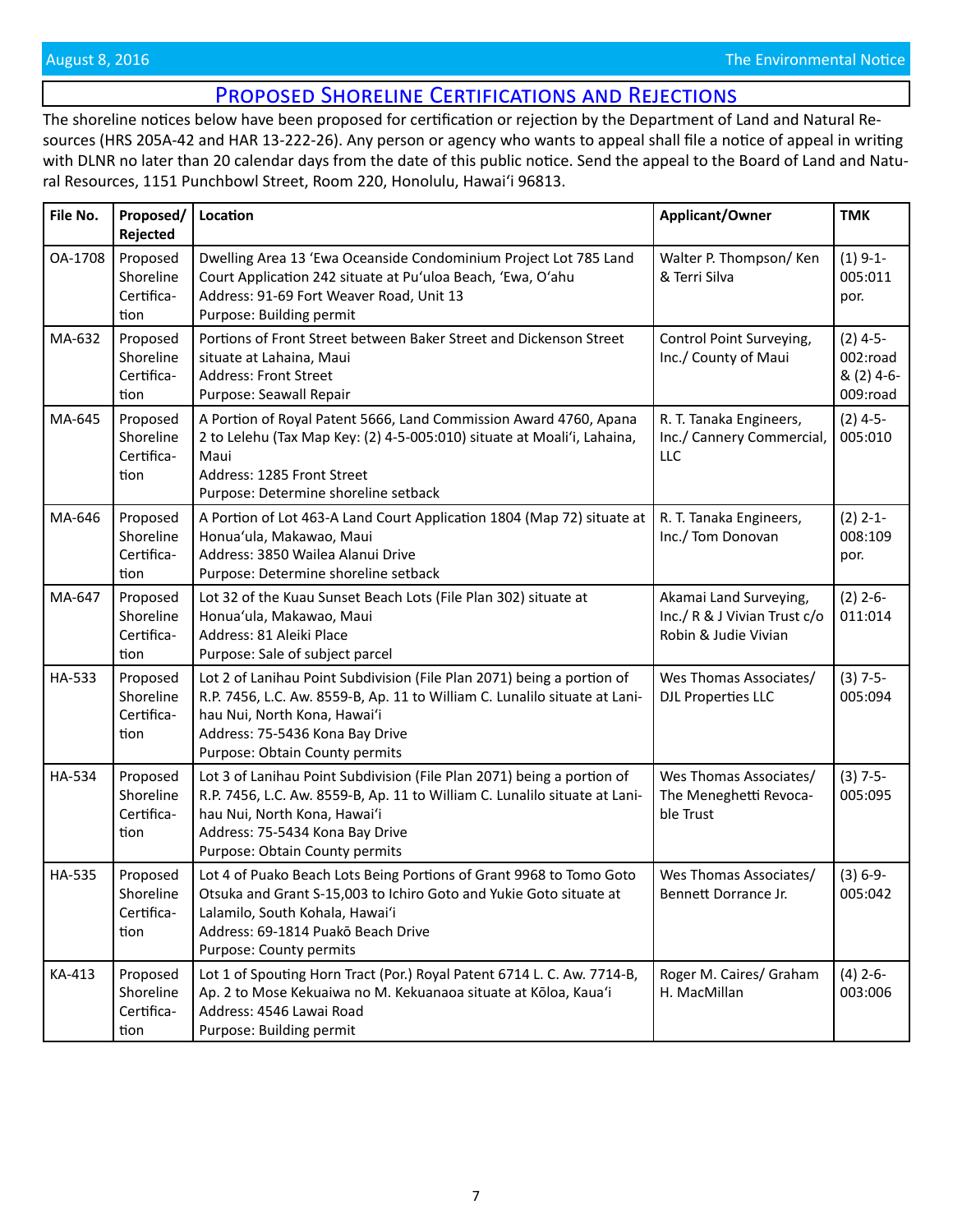# National Historic Preservation Act, Section 106 Consultation

### <span id="page-7-0"></span>**Kūlanihāko**ʻ**[i Street R-1 Waterline Extension Project](http://oeqc.doh.hawaii.gov/Shared%20Documents/EA_and_EIS_Online_Library/NEPA%20and%20Other%20Documents/2016-08-08-MA-Sec-106-Kulanihakoi-Street-Waterline.pdf)**

| <b>Island</b> | Maui                                                                                                                  |
|---------------|-----------------------------------------------------------------------------------------------------------------------|
| District(s)   | Waiohuli Ahupua'a, District of Wailuku                                                                                |
| TMK(s)        | (2)2-2-025:999, (2)3-9-001:999, (2)3-9-044:999 (Kūlanihāko'i Street Right-of-Way); (2)3-9-001:012 and (2) 3-9-044:041 |
| Permit(s)     | N/A                                                                                                                   |
| Proposing/    | State of Hawai'i, Department of Health, Environmental Division, Wastewater Branch                                     |
| Approving     | Sue Liu, (808) 586-4294, wwb@doh.hawaii.gov                                                                           |
| Agency        | 919 Ala Moana Boulevard, Room 309, Honolulu, HI 96814                                                                 |
| <b>Status</b> | Comments due no later than September 7, 2016.                                                                         |

The Department of Health (DOH) initiated Section 106 of the NHPA consultation with the State Historic Preservation Division (SHPD) in accordance with 36 CFR Part 800. In 1990, the U.S. Environmental Protection Agency (EPA) designated the DOH to act on EPA's behalf, pursuant to 36 CFR §800.2 (c) (4), when initiating Section 106 of the NHPA process in connection with projects funded under the Hawaiʻi Clean Water State Revolving Fund (CWSRF).

The DOH is providing funding under the CWSRF to the County of Maui's (County), Department of Environmental Manage[ment \(DEM\) for the Kūlanihāko'i Street R-1 Waterline Extension Project. The proposed project will utilize federal funding and](http://oeqc.doh.hawaii.gov/Shared%20Documents/EA_and_EIS_Online_Library/NEPA%20and%20Other%20Documents/2016-08-08-MA-Sec-106-Kulanihakoi-Street-Waterline.pdf)  is considered an undertaking, as defined by Section 106 of the NHPA, 54 U.S.C. §306101 et seq., and 36 CFR Part 800.

The proposed project involves an extension of the existing R-1 (recycled) waterline located within South Kīhei Road in Kīhei to Kūlanihāko'i Street. This action involves both new line installation as well as conversion of an existing 8-inch domestic waterline for R-1 use. The proposed action will be located within the Kūlanihāko'i Street right-of-way, owned by the County of Maui. In addition, two (2) laterals will be installed from the new waterline onto parcels identified by Tax Map Key (2)3-9- 001:012 and (2)3-9-044:041.

The DOH has engaged SHPD to determine the presence of potential sites of historic importance within the vicinity of the project area as well as the potential impact of the project on such sites, if present.

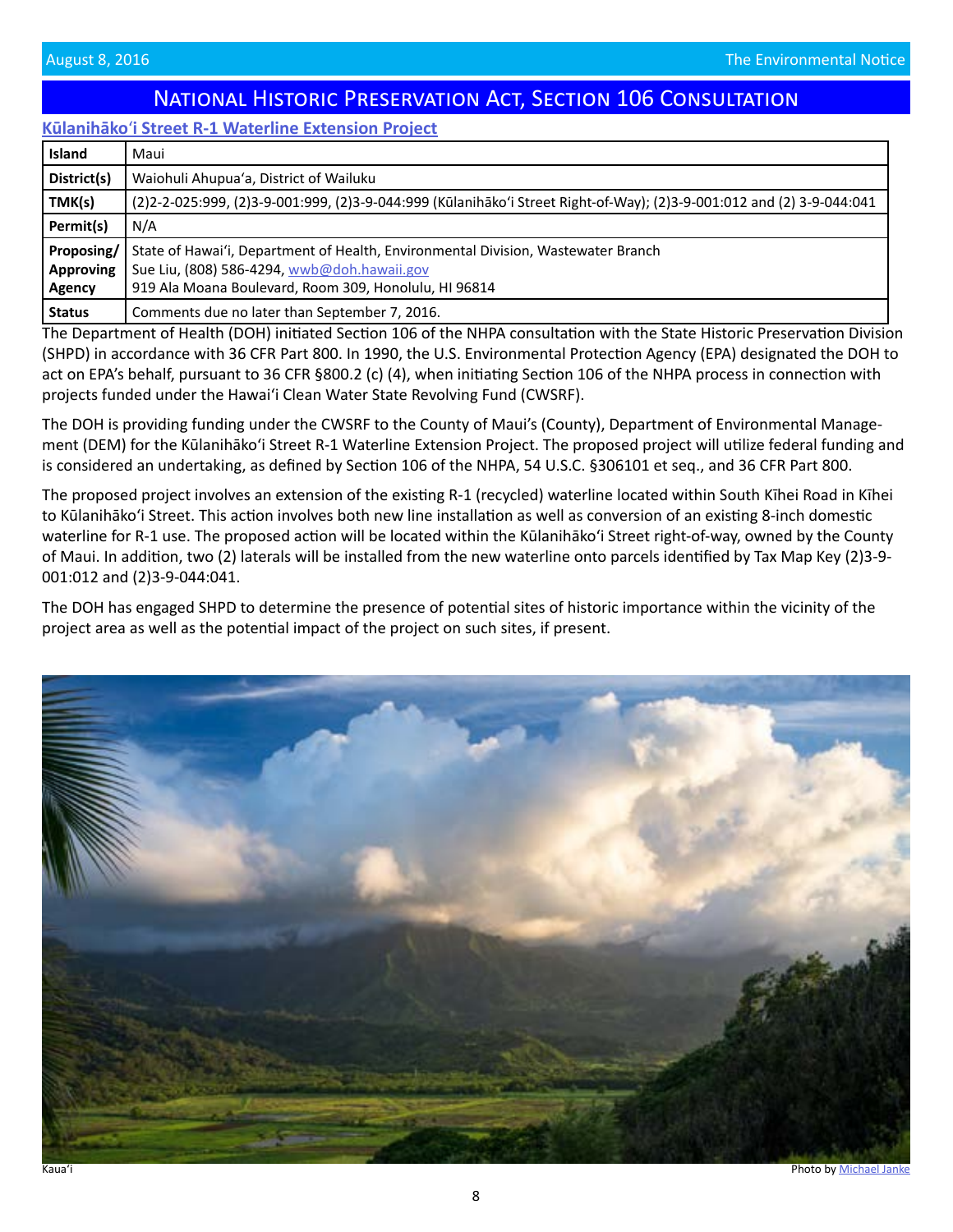# National Environmental Policy Act (NEPA)

<span id="page-8-0"></span>As a courtesy, listed below is a document submitted for publication that have been prepared pursuant to NEPA, rather than Chapter 343, HRS. Accordingly, these entries may have unique comment periods. Occasionally, actions are subject to both NEPA and Chapter 343, HRS. In those cases, a separate entry would be published in *The Environmental Notice*.

# **[Marine Corps Forces Pacific \(MARFORPAC\) Headquarters and Operations \(HQ/OPS\) Center FONSI](http://oeqc.doh.hawaii.gov/Shared%20Documents/EA_and_EIS_Online_Library/NEPA%20and%20Other%20Documents/2016-08-08-OA-NEPA-FONSI-Marine-Corps-Headquarters.pdf)**

| Island                                          | O'ahu                                                                                                                                                              |
|-------------------------------------------------|--------------------------------------------------------------------------------------------------------------------------------------------------------------------|
| District(s)                                     | 'Ewa                                                                                                                                                               |
| TMK(s)                                          | $(1)$ 9-9-010: 007                                                                                                                                                 |
| Proposing/<br><b>Approving</b><br><b>Agency</b> | Commanding Officer, Marine Corps Base Hawai'i<br>Box 63002, Käne'ohe Bay, HI 96863-3002                                                                            |
| <b>Contact</b>                                  | MARFORPAC HQ/OPS Center Project Manager, Code EV21<br>Naval Facilities Engineering Command Pacific<br>258 Makalapa Drive, Suite 100<br>Pearl Harbor, HI 96860-3134 |
| Consultant                                      | <b>HHF Planners</b><br>Glenn Tadaki, (808) 457-3179<br>Pacific Guardian Center, Makai Tower<br>733 Bishop Street, Suite 2590, Honolulu, HI 96813                   |
| <b>Status</b>                                   | Finding of No Significant Impact (FONSI) determination. Comments are not taken on this action.                                                                     |

Pursuant to the National Environmental Policy Act, Marine Corps Base Hawaiʻi provides notice that a Finding of No Significant Impact (FONSI) has been prepared based on the findings of an Environmental Assessment and that an Environmental Impact Statement is not required for the redevelopment of the existing Marine Corps Forces, Pacific (MARFORPAC) headquarters and operations center (HQ/OPS) known as the Building 1 Complex. Located at Camp H.M. Smith, Hālawa Heights, Oʻahu, the redevelopment project will have a footprint of 367,500 gross square feet (GSF), about 15,000 GSF less than the existing facility. The project will take approximately ten years to complete with new construction occurring first to minimize operational impacts, followed by renovation, and then demolition. The FONSI considered findings from the formal consultation process regarding potential impacts to cultural resources. Due to its age, condition, and World War II-era use (ʻAiea Heights Naval Hospital), the Building 1 Complex is currently functionally obsolete, has building and infrastructure deficiencies, and lacks sufficient usable space. When completed, the new HQ/OPS Center will result in a more compact and secure facility that will provide MARFORPAC and other commands with a functional, efficiently-configured command and control facility that will effectively support their mission-critical activities and provide opportunities for co-location and spatial proximity. The EA and FONSI are available for download for 30 days from the publication of this notice at: [http://www.mcbhawaii.marines.mil/](http://www.mcbhawaii.marines.mil/UnitHome/FeaturedInformation/Building1Complex.aspx) [UnitHome/FeaturedInformation/Building1Complex.aspx](http://www.mcbhawaii.marines.mil/UnitHome/FeaturedInformation/Building1Complex.aspx)

# **[Final Federal Guidance on Consideration of the Effects of Greenhouse Gas Emissions and Climate Change](http://www.mcbhawaii.marines.mil/UnitHome/FeaturedInformation/Building1Complex.aspx)**

On August 1, 2016, the federal Council on Environmental Quality issued final guidance to assist federal agencies in their consideration of the effects of greenhouse gas emissions and climate change when evaluating proposed federal actions in accordance with NEPA. This guidance facilitates compliance with existing NEPA requirements, thereby improving the efficiency and consistency of reviews of proposed federal actions for agencies, decision-makers, project proponents, and the public.

Climate change is a fundamental environmental issue, and this guidance has been issued to provide greater clarity in addressing climate change within the environmental review process. While this guidance was prepared pursuant to NEPA and intended for use by federal agencies, it also has value in the context of Hawaiʻi's environmental review process, and is thus presented for consideration and use, as appropriate, by stakeholders in the process codified by Chapter 343, Hawaiʻi Revised Statutes. Please click [here](http://oeqc.doh.hawaii.gov/Shared%20Documents/EA_and_EIS_Online_Library/NEPA%20and%20Other%20Documents/nepa_final_ghg_guidance.pdf) or on the hyperlinked title to view the Guidance document.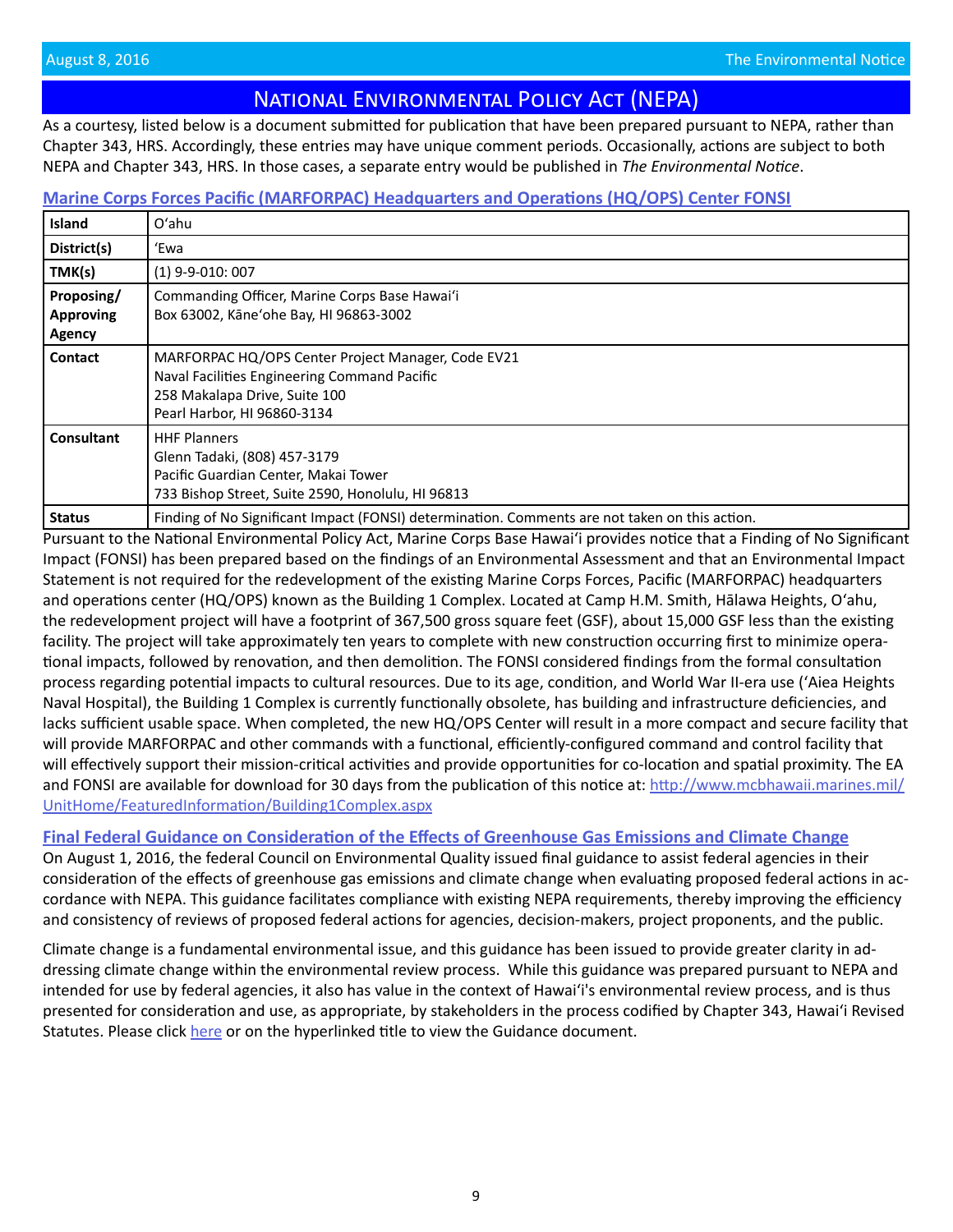# **FEDERAL NOTICES**

<span id="page-9-0"></span>As a courtesy, listed below are relevant entries from the Federal Register published since the last issue of *The Environmental Notice*. For the PDF file, click on the title link, also available at<http://www.gpo.gov/fdsys/>

### **[Notice of Lodging of Consent Decree Under the Clean Air Act](https://www.gpo.gov/fdsys/pkg/FR-2016-07-22/pdf/2016-17393.pdf)**

On July 18, 2016, the Department of Justice (DOJ) lodged a proposed Consent Decree with the United States District Court for the Western District of Texas in United States, et al. v Tesoro Refining & Marketing Co. LLC et al., Civil Action No. SA–16– cv–00722. The Consent Decree settles claims brought by the United States, states of Alaska and Hawai'i, and the Northwest Clean Air Agency against Tesoro Refining & Marketing Co. LLC, Tesoro Alaska Co. LLC, Tesoro Logistics L.P., and Par Hawaii Refining, LLC for violations of the Clean Air Act, federal regulations promulgated thereunder, and various state regulations and permits at six petroleum refineries located in Kenai, Alaska; Martinez, California; Kapolei, Hawai'i; Mandan, North Dakota; Salt Lake City, Utah; and Anacortes, Washington. Under the Consent Decree, Defendants will undertake extensive measures to correct the alleged violations, pay a civil penalty of \$10,450 to the United States and state co-plaintiffs, and perform three projects to mitigate excess emissions associated with the violations.

The publication of this notice opens a period for public comment on the proposed Consent Decree. Comments should be addressed to the Assistant Attorney General, Environment and Natural Resources Division, and should refer to United States et al. v. Tesoro Refining & Marketing Co. LLC et al., D.J. Ref. No. 90–5–2–1–09512/1. All comments must be submitted no later than thirty days after the publication date of this notice. Comments may be submitted either by email or by mail. By email, send to: [pubcomment-ees.enrd@usdoj.gov](mailto:pubcomment-ees.enrd@usdoj.gov). By mail, send to: Assistant Attorney General, U.S. DOJ—ENRD, P.O. Box 7611, Washington, DC 20044–7611. During the public comment period, the Consent Decree may be examined and downloaded at this Justice Department Web site: [https:// www.justice.gov/enrd/consent-decrees.](https:// www.justice.gov/enrd/consent-decrees) The DOJ will provide a paper copy of the Consent Decree upon written request and payment of reproduction costs. Please mail your request and payment to: Consent Decree Library, U.S. DOJ— ENRD, P.O. Box 7611, Washington, DC 20044–7611. Please enclose a check or money order for \$59.75 (25 cents per page reproduction cost) payable to the United States Treasury (see, 81 F.R. 47835, July 22, 2016).

## **[National Register of Historic Places; Notification of Pending Nominations and Related Actions](https://www.gpo.gov/fdsys/pkg/FR-2016-07-26/pdf/2016-17594.pdf)**

The National Park Service (NPS) is soliciting comments on the significance of properties nominated before July 9, 2016, for listing or related actions in the National Register of Historic Places. The sole Hawai'i property listed in this notice is the Seishiro Hasegawa Ltd. Store Building located in Hawai'i County, in the town of Honoka'a at 45–3787 Mamane St., Honoka'a, 16000543 (see, 81 F.R. 48844, July 26, 2016).

DATES: Comments should be submitted by August 10, 2016.

ADDRESSES: Comments may be sent via U.S. Postal Service to the National Register of Historic Places, National Park Service, 1849 C St. NW., MS 2280, Washington, DC 20240; by all other carriers, National Register of Historic Places, National Park Service, 1201 Eye St. NW., 8th floor, Washington, DC 20005; or by fax, 202–371–6447.